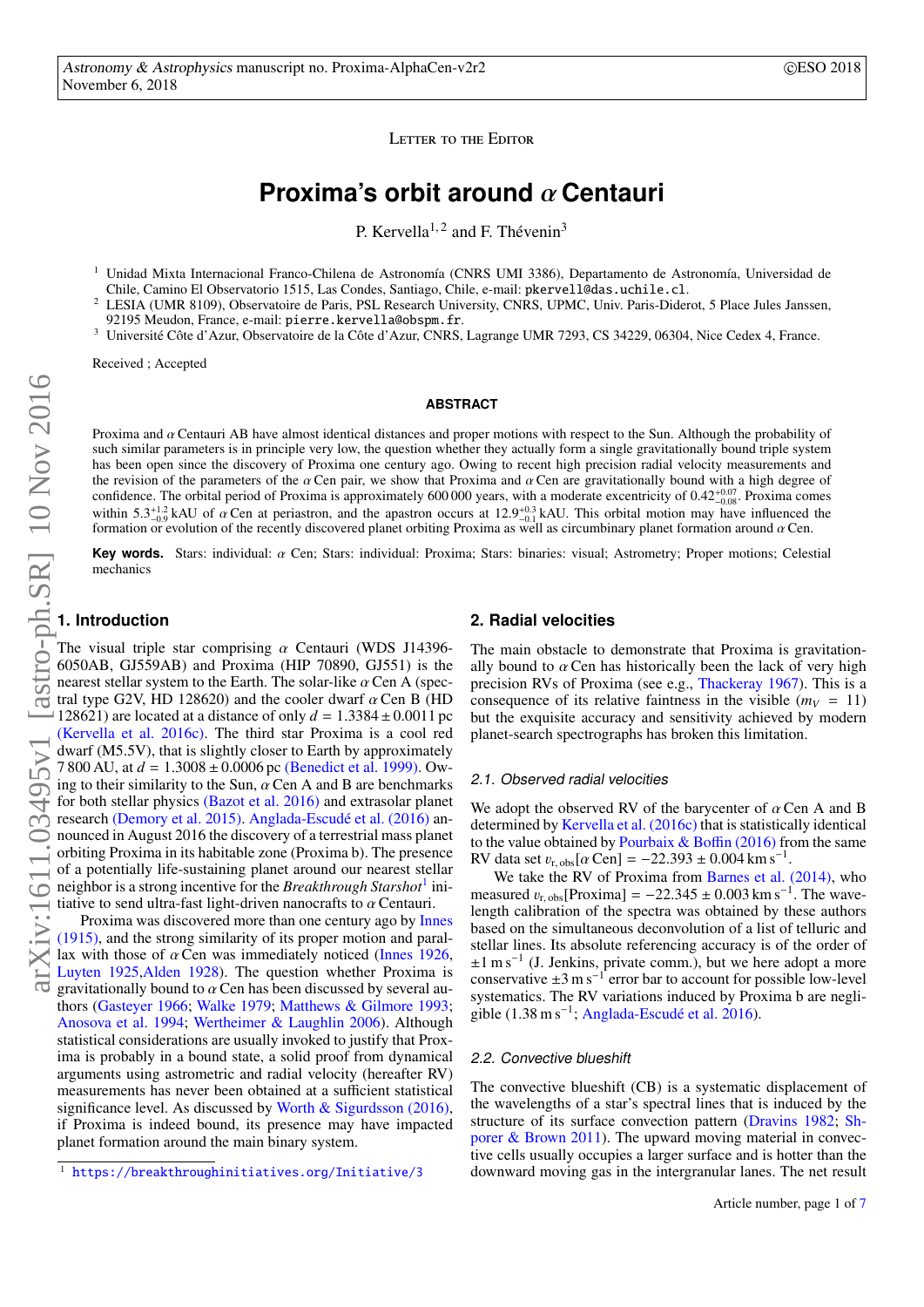is a systematic displacement of the spectral lines forming close to the photosphere of the star, in general toward the blue (but not systematically), that is, a negative RV shift. The CB is stronger for hotter stars with convective surfaces, and for larger convective cells [\(Bigot & Thévenin 2008\).](http://adsabs.harvard.edu/abs/2008sf2a.conf....3B)

The template that was used by Pourbaix  $\&$  Boffin (2016) for the cross-correlation of the spectra of  $\alpha$  Cen A and the derivation of the RV measurement is the Fourier transform spectrum of the Sun from [Kurucz et al. \(1984\).](http://adsabs.harvard.edu/abs/1984sfat.book.....K) The resulting RVs were corrected by [Pourbaix & Bo](http://adsabs.harvard.edu/abs/2016A&A...586A..90P)ffin (2016) for the zero point  $(+102.5 \text{ m s}^{-1})$ <br>determined using the observation of the transit of Venus by Modetermined using the observation of the transit of Venus by [Mo](http://adsabs.harvard.edu/abs/2013Msngr.153...22M)[laro et al. \(2013\),](http://adsabs.harvard.edu/abs/2013Msngr.153...22M) ensuring a remarkably direct and accurate absolute calibration. The solar spectrum is an excellent match to the spectrum of the Sun and the cross correlation therefore takes automatically into account the CB. Their effective temperature, hence the flux emitted per unit surface of the photosphere, is identical to less than 20 K [\(Kervella et al. 2016a\).](http://adsabs.harvard.edu/abs/2016bkervella) Their effective gravity log g is also very close:  $\log g[\alpha \text{Cen A}] = 4.3117 \pm 0.0015$ [\(Kervella et al. 2016a\)](http://adsabs.harvard.edu/abs/2016bkervella) whereas  $log q$ [ $\odot$ ] = 4.4384, as the larger radius of  $\alpha$  Cen A compensates for its higher mass. The surface convection thus operates in essentially identical conditions, and its properties in both stars is expected to be very similar. This similarity is essential to be insensitive to the CB uncertainty and reach the highest absolute RV accuracy [\(Ramírez et al.](http://adsabs.harvard.edu/abs/2008A&A...492..841R) [2008\).](http://adsabs.harvard.edu/abs/2008A&A...492..841R) We therefore neglect the difference in CB between the Sun ( $\approx$  -300 m s<sup>-1</sup>; [Dravins 1999\)](http://adsabs.harvard.edu/abs/1999ASPC..185..268D) and  $\alpha$  Cen A.

With a spectral type K1V,  $\alpha$  Cen B is significantly different from the Sun, and so are its CB and gravitational redshift (hereafter GRS, see also Sect. [2.3\)](#page-1-0). The combined effect of the CB and GRS is taken into account in the orbital fits by [Kervella et al.](http://adsabs.harvard.edu/abs/2016kervella) [\(2016c\)](http://adsabs.harvard.edu/abs/2016kervella) and [Pourbaix & Bo](http://adsabs.harvard.edu/abs/2016A&A...586A..90P)ffin (2016), as these authors include a constant velocity term  $\Delta V_B$  between  $\alpha$  Cen A and B. Its amplitude estimated to  $\Delta V_B = 322 \pm 5 \text{ m s}^{-1}$  [\(Kervella et al. 2016c\).](http://adsabs.harvard.edu/abs/2016kervella) This correction term  $\Delta V_B$  compensates also for the mismatch of the template spectral mask. A small constant term is also adjusted for A ( $\Delta V_A = 8 \pm 5$  m s<sup>-1</sup>) by [Kervella et al. \(2016c\)](http://adsabs.harvard.edu/abs/2016kervella) to obtain a better fit quality of the full data set including astrometry, but it is marginally significant. In summary, the corrective term  $\Delta V_B$  brings the RV of  $\alpha$  Cen B in the same referential as  $\alpha$  Cen A, that is itself securely an absolute velocity thanks to the solar template used for the cross-correlation. This translates into an absolutely calibrated RV for the barycenter of  $\alpha$  Cen A and B, that is by construction insensitive to the CB of both stars. But we still have to apply a global correction to the RV of the barycenter, to correct for the gravitational redshift (hereafter GRS) of  $\alpha$  Cen A, as this effect is not included in the wavelength scale of the solar spectrum template.

For Proxima, the small expected size of the convective cells results in a very small predicted CB. In the similar Barnard's star (GJ 699), [Kürster et al. \(2003\)](http://adsabs.harvard.edu/abs/2003A&A...403.1077K) proposed that the effect of convection is actually a redshift and not a blueshift. Through an analogy with the Sun, they estimate an upper limit of  $+33 \text{ m s}^{-1}$ , and variability with the magnetic field strength and location of stellar spots. The presence of magnetic field is likely to inhibit the convective flow [\(Kervella et al. 2016b\),](http://adsabs.harvard.edu/abs/2016A&A...593A.127K) hence affecting the convective pattern at the surface. But the velocity of Proxima is stable at a level of a few m s<sup>-1</sup> over long periods [\(Barnes et al.](http://adsabs.harvard.edu/abs/2014MNRAS.439.3094B) [2014;](http://adsabs.harvard.edu/abs/2014MNRAS.439.3094B) [Anglada-Escudé et al. 2016\)](http://adsabs.harvard.edu/abs/2016Natur.536..437A). Owing to this stability, we neglect the effect of CB in Proxima's RV with respect to the GRS uncertainty (Sect. [2.3\)](#page-1-0).

#### <span id="page-1-0"></span>2.3. Gravitational redshift

According to General Relativity, the wavelength of the photons emitted by a star are shifted to the red as they climb out of its gravitational well. This results in a shift of the wavelength of the spectral lines toward the red (i.e., longer wavelengths). The GRS effect on the RV is a function of the mass *m* of the star and its radius *R* through  $\Delta v_{\text{GRS}} = G m / (R c)$ . The GRS has been observed by [Takeda & Ueno \(2012\)](http://adsabs.harvard.edu/abs/2012SoPh..281..551T) in the Sun with an amplitude comparable with the expected value of  $+633 \text{ m s}^{-1}$ , but its detection in main sequence and giant stars of the M67 stellar cluster remains elusive [\(Pasquini et al. 2011\).](http://adsabs.harvard.edu/abs/2011A&A...526A.127P) As it is a function of *<sup>m</sup>*/*R*, compact objects (white dwarfs, neutron stars, black holes) create the strongest GRS, typically +40 km s<sup>-1</sup> for white dwarfs [\(Fal](http://adsabs.harvard.edu/abs/2012ApJ...757..116F)[con et al. 2012\),](http://adsabs.harvard.edu/abs/2012ApJ...757..116F) while giants and supergiants exhibit very small GRS [\(Dravins 1999\).](http://adsabs.harvard.edu/abs/1999ASPC..185..268D)

To estimate the GRS of  $\alpha$  Cen, the masses of its components were taken from [Kervella et al. \(2016c\)](http://adsabs.harvard.edu/abs/2016kervella) and their radii from [Kervella et al. \(2016a\)](http://adsabs.harvard.edu/abs/2016bkervella) (Table [1\)](#page-1-1). The mass of Proxima is not directly measured. [Mann et al. \(2015\)](http://adsabs.harvard.edu/abs/0004-637X-804-1-64) (see also [Mann](http://adsabs.harvard.edu/abs/2016ApJ...819...87M) [et al. 2016\)](http://adsabs.harvard.edu/abs/2016ApJ...819...87M) used a large sample of M and K dwarfs to calibrate polynomial relations between the absolute  $K_s$  magnitude and the mass or the radius. The 2MASS  $K_s$  magnitude of Proxima is  $m_{Ks}$  = 4.384  $\pm$  0.033 [\(Cutri et al. 2003\),](http://adsabs.harvard.edu/abs/2003yCat.2246....0C) corresponding to an absolute magnitude  $M_{Ks} = 8.813 \pm 0.033$ . Using the mass- $M_{Ks}$  relation from [Mann et al. \(2015\),](http://adsabs.harvard.edu/abs/0004-637X-804-1-64) we obtain  $m_{\text{Prox}} =$  $0.1221 \pm 0.0022 M_{\odot}$ . The derived mass is in perfect agreement with the value of  $m_{\text{Prox}} = 0.123 \pm 0.006 M_{\odot}$  resulting from the mass-luminosity relation by [Delfosse et al. \(2000\).](http://adsabs.harvard.edu/abs/2000A&A...364..217D) The radius- $M_{Ks}$  relation gives  $R_{\text{Prox}} = 0.1542 \pm 0.0045 R_{\odot}$ , which is slightly larger  $(+1.6\sigma)$  than the interferometrically measured value of  $R_{\text{Prox}} = 0.141 \pm 0.007 R_{\odot}$  from [Demory et al. \(2009\).](http://adsabs.harvard.edu/abs/2009A&A...505..205D) We adopt the radius predicted by the relation from [Mann et al. \(2015\)](http://adsabs.harvard.edu/abs/0004-637X-804-1-64) as it is determined using the same underlying star sample as the mass. In addition to being more precise than the interferometric measurement, this choice reduces the potential systematics on *<sup>m</sup>*/*R*, that is the quantity of interest to determine the GRS.

We obtain GRS values of  $\Delta v_{\text{GRS}}[\alpha \text{Cen A}]$  = +575.3 ±  $2.4 \text{ m s}^{-1}$  and  $\Delta v_{\text{GRS}}$ [Proxima] = +504 ± 17 m s<sup>-1</sup>. The GRS is the dominant source of uncertainty on the RV of Proxima is the dominant source of uncertainty on the RV of Proxima, and it is also a significant contributor for  $\alpha$  Cen AB. We apply these corrections to the measured RVs of the barycenter of  $\alpha$  Cen AB and to Proxima, respectively, resulting in the following corrected RVs:  $v_{\text{r, abs}}[\alpha \text{Cen}] = -22.968 \pm 0.005 \text{ km s}^{-1}$  and<br> $v_{\text{r}} = \frac{[{\text{Proving}}] - 22.849 \pm 0.017 \text{ km s}^{-1}}{2}$  $v_{\rm r, abs}$ [Proxima] = -22.849 ± 0.017 km s<sup>-1</sup>.

**Table 1.** Adopted physical parameters of  $\alpha$  Cen A, B and Proxima.

<span id="page-1-1"></span>

| Star             | Mass                        | Radius                           |  |
|------------------|-----------------------------|----------------------------------|--|
|                  | $(M_{\odot})$               | $(R_{\odot})$                    |  |
| $\alpha$ Cen A   | $1.1055 + 0.0039^a$         | $1.2234 \pm 0.0053^b$            |  |
| $\alpha$ Cen B   | $0.9373 \pm 0.0033^{\circ}$ | $0.8632 \pm 0.0037^b$            |  |
| $\alpha$ Cen A+B | $2.0429 \pm 0.0072^{\circ}$ |                                  |  |
| Proxima          | $0.1221 + 0.0022^c$         | $0.1542 \pm 0.0045$ <sup>c</sup> |  |

Notes. *<sup>a</sup>* [Kervella et al. \(2016c\),](http://adsabs.harvard.edu/abs/2016kervella) *<sup>b</sup>* [Kervella et al. \(2016a\),](http://adsabs.harvard.edu/abs/2016bkervella) *<sup>c</sup>* [Mann et al.](http://adsabs.harvard.edu/abs/0004-637X-804-1-64) [\(2015\).](http://adsabs.harvard.edu/abs/0004-637X-804-1-64)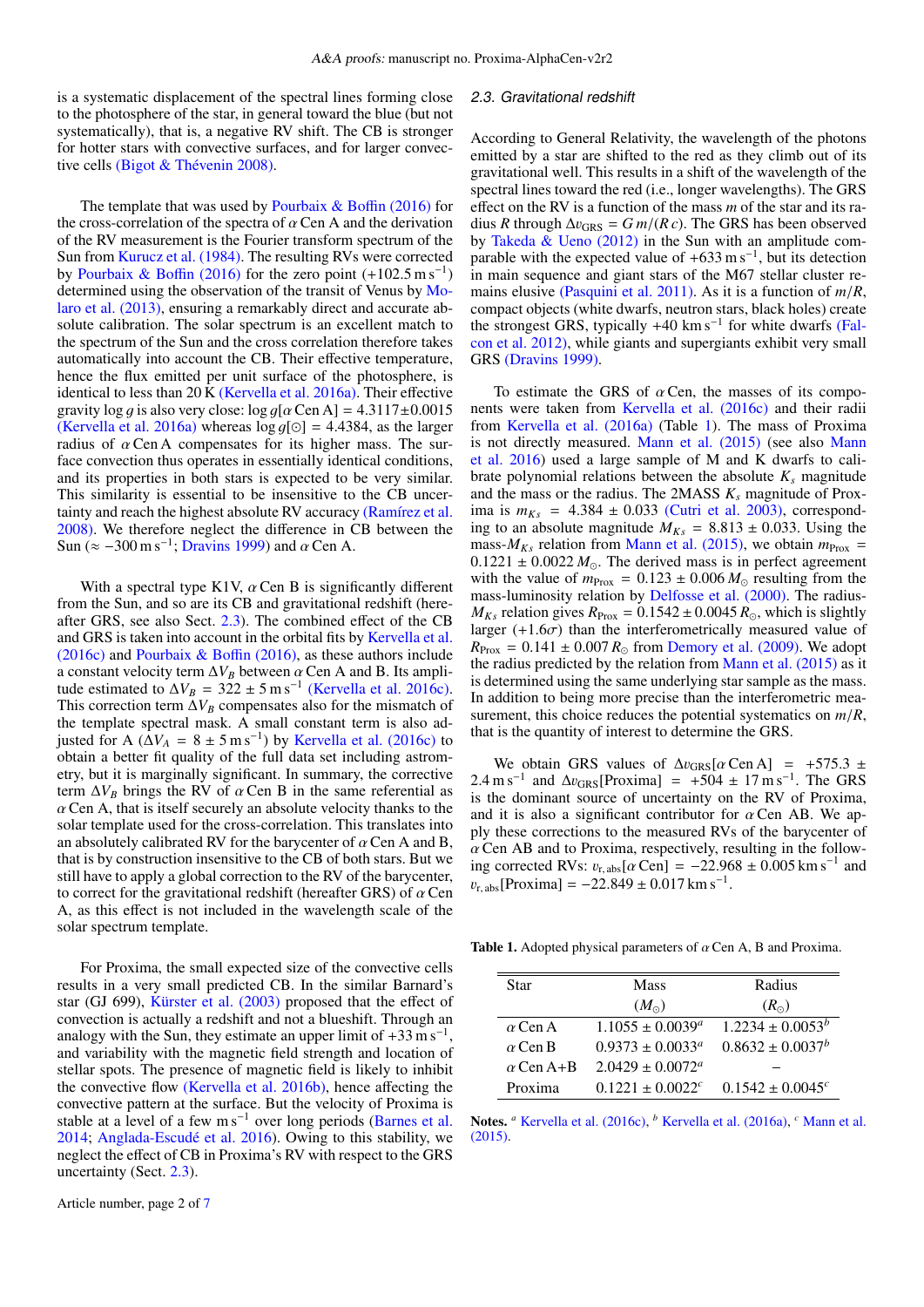<span id="page-2-0"></span>Table 2. Positional data, parallax and radial velocity of  $\alpha$  Centauri AB (barycenter) and Proxima. The coordinates are expressed in the ICRS for the *Hipparcos* epoch (1991.25). The barycentric radial velocity  $v_{r, abs}$  is corrected for the convective blueshift and gravitational redshift.

| Object       | $\alpha \pm \sigma_{\alpha}$ | $\delta \pm \sigma_{\delta}$ | π                 | $\mu_{\alpha}$               | $\mu_{\delta}$     | $v_{\rm r, abs}$    |
|--------------|------------------------------|------------------------------|-------------------|------------------------------|--------------------|---------------------|
|              | $(h:m:s \pm mas)$            | $(d:m:s \pm mas)$            | (mas)             | $(mas \, yr^{-1})$           | $(mas \, yr^{-1})$ | $(km s^{-1})$       |
| $\alpha$ Cen | $14:39:40.2068 + 25^a$       | $-60:50:13.673+19^a$         | $747.17 + 0.61^b$ | $-3619.9 + 3.9^b$            | $+693.8 + 3.9b$    | $-22.968 + 0.005b$  |
| Proxima      | $14:29:47.7474+1.3a$         | $-62:40:52.868 + 1.5^a$      | $768.77 + 0.37c$  | $-3773.8 + 0.4$ <sup>c</sup> | $+770.5 + 2.0^c$   | $-22.849 + 0.017^d$ |
|              |                              |                              |                   |                              |                    |                     |

References. *<sup>a</sup>* [ESA \(1997\);](http://adsabs.harvard.edu/abs/1997ESASP1200.....E) *<sup>b</sup>* [Kervella et al. \(2016c\);](http://adsabs.harvard.edu/abs/2016kervella) *<sup>c</sup>* [Benedict et al. \(1999\);](http://adsabs.harvard.edu/abs/1999AJ....118.1086B) *<sup>d</sup>* [Barnes et al. \(2014\).](http://adsabs.harvard.edu/abs/2014MNRAS.439.3094B)

### **3. Dynamics of the** α **Cen–Proxima system**

# 3.1. Astrometry, proper motions and parallaxes

We adopt the position of the barycenter of  $\alpha$  Cen determined by [Kervella et al. \(2016c\)](http://adsabs.harvard.edu/abs/2016kervella) at the *Hipparcos* epoch (1991.25), and the corresponding position of Proxima also from *Hipparcos*. The presence of occasional flares in Proxima is not expected to affect significantly its apparent position [\(Benedict et al. 1998\).](http://adsabs.harvard.edu/abs/1998ASPC..154.1212B) The parallax of  $\alpha$  Cen is taken from [Kervella et al. \(2016c\).](http://adsabs.harvard.edu/abs/2016kervella) The parallax of Proxima is adopted from [Benedict et al. \(1999\),](http://adsabs.harvard.edu/abs/1999AJ....118.1086B) whose value is compatible with the measurement by [Lurie et al. \(2014\)](http://adsabs.harvard.edu/abs/2014AJ....148...91L)  $(\pi = 768.13 \pm 1.04 \text{ mas})$ . An overview of the astrometric parame-ters is presented in Table [2.](#page-2-0) Proxima is closer to us than  $\alpha$  Cen by  $44.8 \pm 1.5$  light-days. This implies that Proxima's position on sky in the  $\alpha$  Cen time referential is shifted by  $(+0.46^{\gamma}, -0.09^{\gamma})$ . We applied this correction to the apparent position of Proxima but applied this correction to the apparent position of Proxima but the effect is negligible on the derived orbital parameters. However, it will be necessary to consider it to interpret the coming *Gaia* [\(Gaia Collaboration 2016\)](http://adsabs.harvard.edu/abs/2016arXiv160904153G) observations of Proxima. The linear separation between the barycenter of  $\alpha$  Cen AB and Proxima is  $d_{\alpha-\text{Prox}} = 12947 \pm 260 \text{ AU}$ . We neglect the change in differential RV between the time of the astrometric measurement by *Hipparcos* and the determination of the RV of Proxima by [Barnes et al. \(2014\).](http://adsabs.harvard.edu/abs/2014MNRAS.439.3094B) This is justified by the fact that no secular acceleration has been detected in Proxima. We also neglect the transverse Doppler redshift predicted by the Special Relativity theory (lower than  $1 \text{ m s}^{-1}$  and identical for  $\alpha$  Cen and Prox-<br>ima) From the coordinates parallax proper motion and RVs of ima). From the coordinates, parallax, proper motion and RVs of  $\alpha$  Cen and Proxima, we compute their 3D solar-centric positions  $(X, Y, Z)$  and their space velocity vectors  $(U, V, W)$  in the Galactic local standard of rest (Table [A.1\)](#page-6-0).

#### 3.2. Orbital parameters

The relative velocity above which Proxima would not be gravitationally bound to  $\alpha$  Cen is

$$
v_{\text{max}} = \sqrt{\frac{2 \, G \, m_{\text{tot}}}{d_{\alpha - \text{Prox}}}} = 545 \pm 11 \, \text{m s}^{-1},\tag{1}
$$

where  $m_{\text{tot}} = m_A + m_B + m_{\text{Proxima}} = 2.165 \pm 0.008 M_{\odot}$  (Table [1\)](#page-1-1). The difference of the space velocity vectors of  $\alpha$  Cen AB and Proxima has a norm of  $v_{\alpha-\text{Prox}} = 293 \pm 41 \text{ m s}^{-1}$ . The observed velocity is therefore lower than the unbound velocity limit by velocity is therefore lower than the unbound velocity limit by  $-5.9 \sigma$ , corresponding to a theoretical probability of  $2 \times 10^{-9}$  that the stars are not gravitationally bound. This conclusion is robust the stars are not gravitationally bound. This conclusion is robust with respect to the adopted GRS correction; the adoption of the interferometric radius value for Proxima [\(Demory et al. 2009\)](http://adsabs.harvard.edu/abs/2009A&A...505..205D) instead of the predicted value from [Mann et al. \(2015\)](http://adsabs.harvard.edu/abs/0004-637X-804-1-64) results in a velocity of  $v_{\alpha-\text{Prox}} = 328 \pm 48 \text{ m s}^{-1}$  and a  $-4.4 \sigma$  difference<br>with the unbound velocity value with the unbound velocity value.

We computed the orbital parameters of Proxima (Table [3\)](#page-2-1) using as inputs the total mass of the system, the 3D position and

Table 3. Orbital parameters of Proxima.

<span id="page-2-1"></span>

| Parameter                       | Value                     | Unit |
|---------------------------------|---------------------------|------|
| Semi-major axis a               | $9.1_{-0.4}^{+0.7}$       | kAU  |
| Excentricity e                  | $0.421_{-0.080}^{+0.078}$ |      |
| Period P                        | $591^{+65}_{-43}$         | kyr  |
| Inclination <i>i</i>            | $108.2^{+1.4}_{-1.6}$     | deg  |
| Longitude of asc. node $\Omega$ | $128^{+4}$                | deg  |
| Argument of periastron $\omega$ | $70.0^{+8.5}_{-7.0}$      | deg  |
| Epoch of periastron $T_0^a$     | $+298^{+35}_{-29}$        | kyr  |
| Periastron radius               | $5.3^{+1.2}_{-0.9}$       | kAU  |
| Apastron radius                 | $12.9^{+0.3}$             | kAU  |

Notes.  $\alpha$  The epoch of periastron passage  $T_0$  is relative to present.

the 3D Galactic space velocity of Proxima with respect to the barycenter of  $\alpha$  Cen ( $m_{\text{tot}}$ , *X*, *Y*, *Z*, *U*, *V*, *W*). The error bars were derived using a classical Monte Carlo approach. We drew a large number (100 000) of sets of input measurements with random fluctuations according to their error bars. We computed the corresponding sets of orbital parameters, and the error bars were obtained from the 16th and 84th percentiles of their histograms (68% confidence interval). It is interesting to remark that the derived parameters are qualitatively similar to the range of possible values found by [Gasteyer \(1966\).](http://adsabs.harvard.edu/abs/1966AJ.....71.1017G) Figure [2](#page-3-0) shows the velocity and separation of Proxima with respect to  $\alpha$  Cen over its orbit. Proxima is currently close to apastron, and its orbital plane is inclined by 29° with respect to that of  $\alpha$  Cen AB ( $i = 79^\circ$ ; [Kervella](http://adsabs.harvard.edu/abs/2016kervella)<br>et al. 2016c) [et al. 2016c\)](http://adsabs.harvard.edu/abs/2016kervella).

#### **4. Conclusions**

Using recent high accuracy RV measurements and astrometry, we show with a high level of confidence that Proxima is gravitationally bound to  $\alpha$  Cen and orbits the pair on a moderately eccentric, very long period orbit. This conclusion is particularly valuable for the modeling of this star as it means that the three stars are coeval and share the same initial metallicity. Due to the very weak gravitational interaction between Proxima and  $\alpha$  Cen, [Beech \(2009, 2011, 2015\)](http://adsabs.harvard.edu/abs/2009MNRAS.399L..21B, 2011Ap&SS.333..419B, beech2015) proposed that this system could be a test case for the Modified Newtonian Dynamics (MOND) theory [\(Milgrom 1983; Bekenstein 2004\).](http://adsabs.harvard.edu/abs/1983ApJ...270..365M, 2004PhRvD..70h3509B) Such a wide multiple system may have formed during the dissolution of their original star cluster [\(Kouwenhoven et al. 2010\).](http://adsabs.harvard.edu/abs/2010MNRAS.404.1835K) In spite of its large semi-major axis, the statistical dissolution time of the Proxima- $\alpha$  Cen system is expected to be much longer than 10 Gyr [\(Jiang](http://adsabs.harvard.edu/abs/ 2010MNRAS.401..977J,1985ApJ...290...15B) [& Tremaine 2010; Bahcall et al. 1985\).](http://adsabs.harvard.edu/abs/ 2010MNRAS.401..977J,1985ApJ...290...15B) The orbital motion of Proxima could have played a role in the formation and evolu-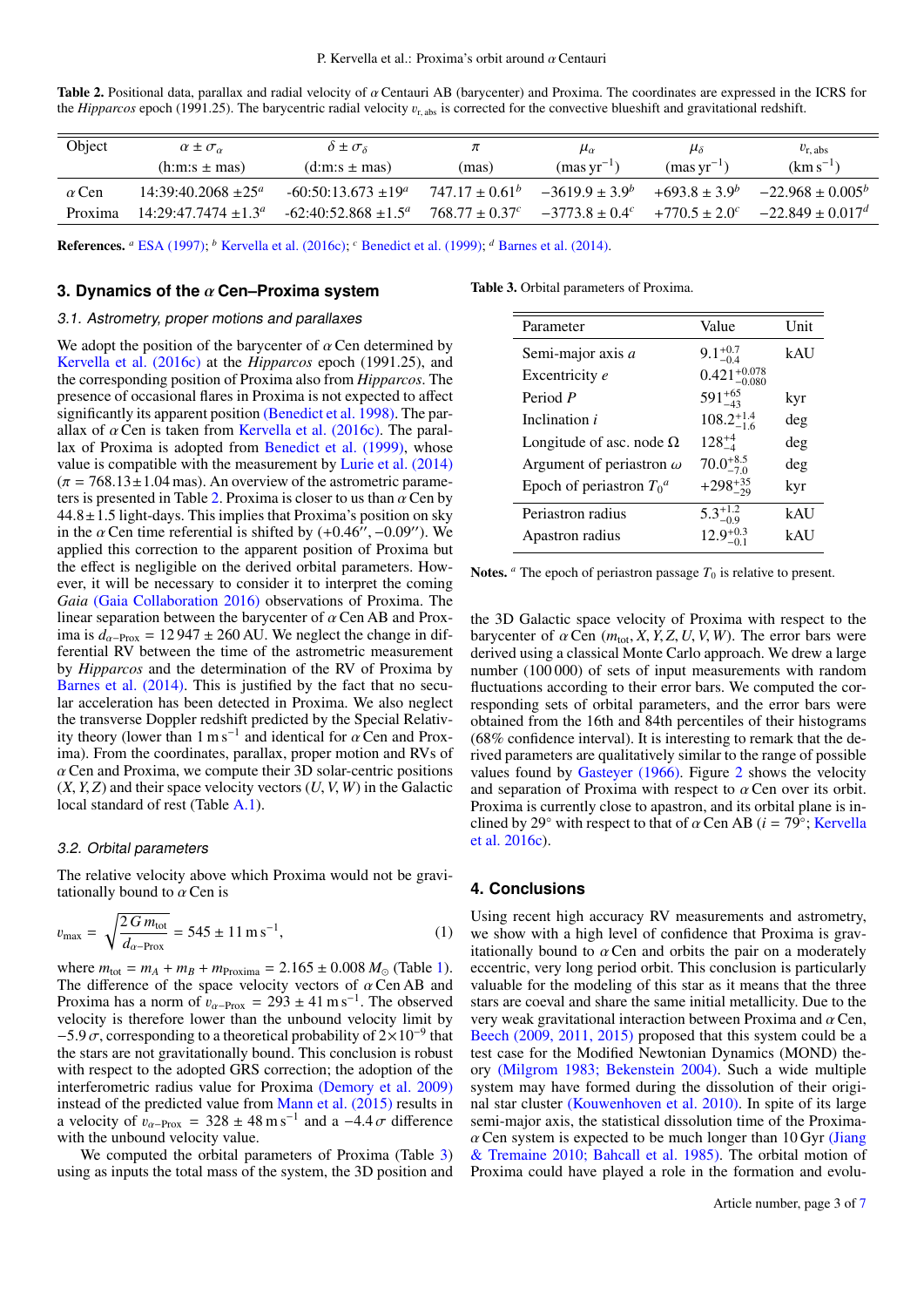

Fig. 1. Orbital trajectory of Proxima around  $\alpha$  Cen projected in the plane of the sky (upper panel) and in 3D cartesian Galactic coordinates (lower panel). The blue dots show intervals of 40 000 years, and the direction of the present velocity vector of Proxima is shown as a red arrow.

tion of its planet [\(Anglada-Escudé et al. 2016\).](http://adsabs.harvard.edu/abs/2016Natur.536..437A) Conversely, it may also have influenced circumbinary planet formation around  $\alpha$  Cen [\(Worth & Sigurdsson 2016\).](http://adsabs.harvard.edu/abs/2016arXiv160703090W) A speculative scenario is that Proxima b formed as a distant circumbinary planet of the  $\alpha$  Cen pair, and was subsequently captured by Proxima. Proxima b could then be an ocean planet resulting from the meltdown of an icy body [\(Brugger et al. 2016\).](http://adsabs.harvard.edu/abs/2016arXiv160909757B) This could also mean that Proxima b may not have been located in the habitable zone [\(Ribas et al. 2016\)](http://adsabs.harvard.edu/abs/2016arXiv160806813R) for so long as the age of the  $\alpha$  Cen system (5 to 7 Gyr; [Miglio & Montalbán 2005;](http://adsabs.harvard.edu/abs/2005A&A...441..615M) [Eggenberger et al. 2004;](http://adsabs.harvard.edu/abs/2004A&A...417..235E) [Kervella et al. 2003;](http://adsabs.harvard.edu/abs/2003A&A...404.1087K) [Thévenin et al. 2002\)](http://adsabs.harvard.edu/abs/thevenin02).



<span id="page-3-0"></span>Fig. 2. Velocity (solid line) and separation (dotted line) of Proxima relative to  $\alpha$  Cen. The present values are marked with crosses.

Acknowledgements. This research made use of Astropy<sup>[2](#page-3-1)</sup> [\(Astropy Collaboration](http://adsabs.harvard.edu/abs/2013A&A...558A..33A) [et al. 2013\),](http://adsabs.harvard.edu/abs/2013A&A...558A..33A) and of the SIMBAD [\(Wenger et al. 2000\),](http://adsabs.harvard.edu/abs/2000A&AS..143....9W) VIZIER (CDS, Strasbourg, France) and NASA's Astrophysics Data System databases.

### **References**

- Alden, H. L. 1928, AJ, 39, 20
- Anglada-Escudé, G., Amado, P. J., Barnes, J., et al. 2016, Nature, 536, 437
- Anosova, J., Orlov, V. V., & Pavlova, N. A. 1994, A&A, 292, 115
- Astropy Collaboration, Robitaille, T. P., Tollerud, E. J., et al. 2013, A&A, 558,  $A33$
- Bahcall, J. N., Hut, P., & Tremaine, S. 1985, ApJ, 290, 15
- Barnes, J. R., Jenkins, J. S., Jones, H. R. A., et al. 2014, MNRAS, 439, 3094
- Bazot, M., Christensen-Dalsgaard, J., Gizon, L., & Benomar, O. 2016, MNRAS, 460, 1254
- Beech, M. 2009, MNRAS, 399, L21
- Beech, M. 2011, Ap&SS, 333, 419
- Beech, M. 2015, Alpha Centauri, Unveiling the Secrets of Our Nearest Stellar Neighbor (Springer)
- Bekenstein, J. D. 2004, Phys. Rev. D, 70, 083509
- Benedict, G. F., McArthur, B., Chappell, D. W., et al. 1999, AJ, 118, 1086
- Benedict, G. F., McArthur, B., Nelan, E., et al. 1998, in Astronomical Society of the Pacific Conference Series, Vol. 154, Cool Stars, Stellar Systems, and the Sun, ed. R. A. Donahue & J. A. Bookbinder, 1212
- Bigot, L. & Thévenin, F. 2008, in SF2A-2008, ed. C. Charbonnel, F. Combes, & R. Samadi, 3
- Brugger, B., Mousis, O., Deleuil, M., & Lunine, J. I. 2016, ArXiv e-prints [arXiv:1609.09757]
- Cutri, R. M., Skrutskie, M. F., van Dyk, S., et al. 2003, VizieR Online Data Catalog, 2246
- Delfosse, X., Forveille, T., Ségransan, D., et al. 2000, A&A, 364, 217
- Demory, B.-O., Ehrenreich, D., Queloz, D., et al. 2015, MNRAS, 450, 2043
- Demory, B.-O., Ségransan, D., Forveille, T., et al. 2009, A&A, 505, 205
- Dravins, D. 1982, ARA&A, 20, 61
- Dravins, D. 1999, in Astronomical Society of the Pacific Conference Series, Vol. 185, IAU Colloq. 170: Precise Stellar Radial Velocities, ed. J. B. Hearnshaw & C. D. Scarfe, 268
- Eggenberger, P., Charbonnel, C., Talon, S., et al. 2004, A&A, 417, 235
- ESA, ed. 1997, ESA Special Publication, Vol. 1200, The HIPPARCOS and TY-CHO catalogues. Astrometric and photometric star catalogues derived from the ESA HIPPARCOS Space Astrometry Mission
- Falcon, R. E., Winget, D. E., Montgomery, M. H., & Williams, K. A. 2012, ApJ, 757, 116
- Gaia Collaboration. 2016, ArXiv e-prints [arXiv:1609.04153]
- Gasteyer, C. 1966, AJ, 71, 1017
- Innes, R. T. A. 1915, Circular of the Union Observatory Johannesburg, 30, 235
- Innes, R. T. A. 1926, Circular of the Union Observatory Johannesburg, 70, 390
- Jiang, Y.-F. & Tremaine, S. 2010, MNRAS, 401, 977
- Kervella, P., Bigot, L., Gallenne, A., & Thévenin, F. 2016a, A&A, in press, http://dx.doi.org/10.1051/0004-6361/201629505
- Kervella, P., Mérand, A., Ledoux, C., Demory, B.-O., & Le Bouquin, J.-B. 2016b, A&A, 593, A127
- Kervella, P., Mignard, F., Mérand, A., & Thévenin, F. 2016c, A&A, 594, A107
- Kervella, P., Thévenin, F., Ségransan, D., et al. 2003, A&A, 404, 1087
- Kouwenhoven, M. B. N., Goodwin, S. P., Parker, R. J., et al. 2010, MNRAS, 404, 1835
- Kürster, M., Endl, M., Rouesnel, F., et al. 2003, A&A, 403, 1077
- <span id="page-3-1"></span><sup>2</sup> <http://www.astropy.org/>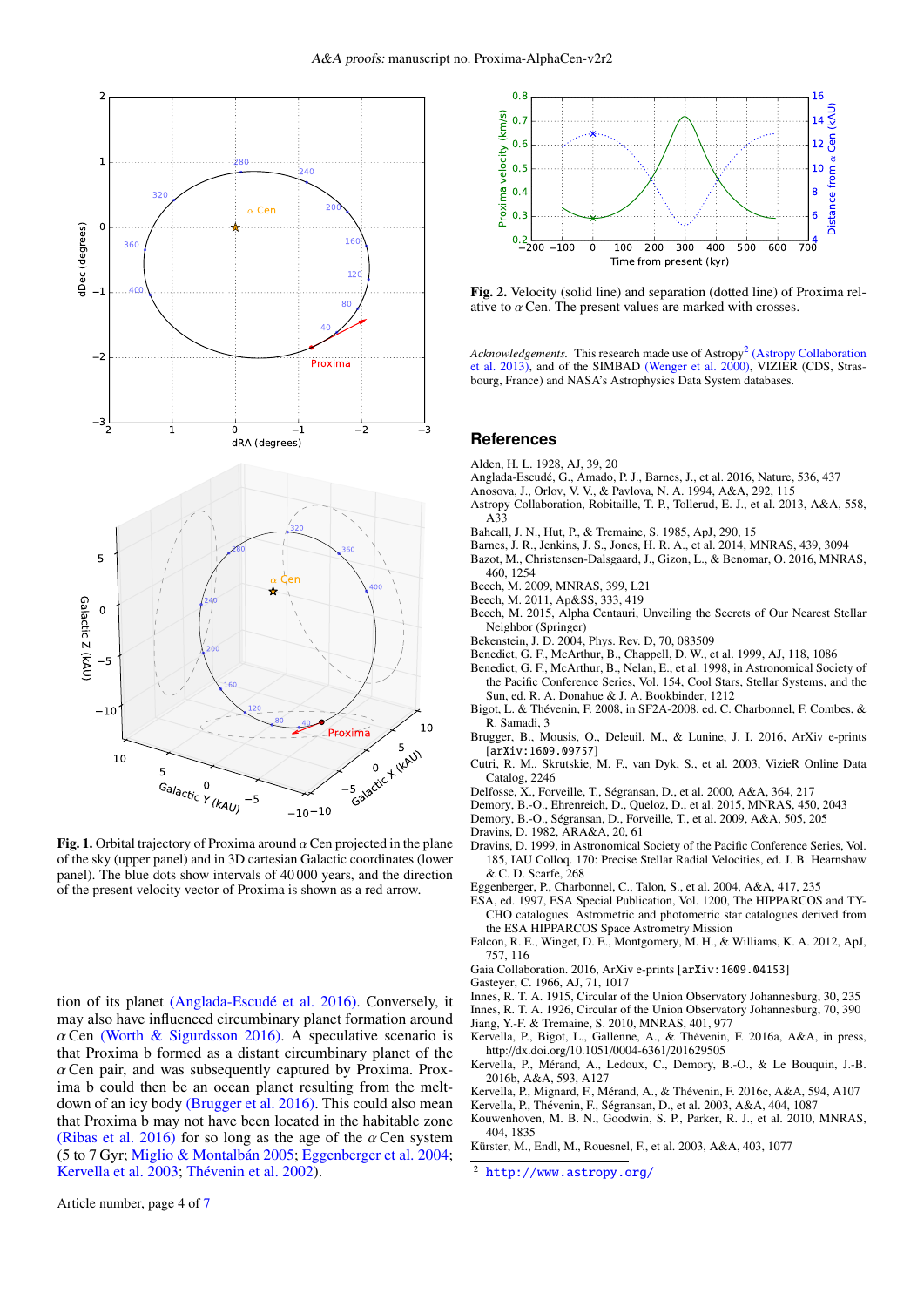- Kurucz, R. L., Furenlid, I., Brault, J., & Testerman, L. 1984, Solar flux atlas from 296 to 1300 nm
- Lurie, J. C., Henry, T. J., Jao, W.-C., et al. 2014, AJ, 148, 91
- Luyten, W. J. 1925, Harvard College Observatory Bulletin, 818, 2
- Mann, A. W., Feiden, G. A., Gaidos, E., Boyajian, T., & von Braun, K. 2015, ApJ, 804, 64
- Mann, A. W., Feiden, G. A., Gaidos, E., Boyajian, T., & von Braun, K. 2016, ApJ, 819, 87
- Matthews, R. & Gilmore, G. 1993, MNRAS, 261, L5
- Miglio, A. & Montalbán, J. 2005, A&A, 441, 615
- Milgrom, M. 1983, ApJ, 270, 365
- Molaro, P., Monaco, L., Barbieri, M., & Zaggia, S. 2013, The Messenger, 153, 22
- Pasquini, L., Melo, C., Chavero, C., et al. 2011, A&A, 526, A127
- Pourbaix, D. & Boffin, H. M. J. 2016, A&A, 586, A90
- Ramírez, I., Allende Prieto, C., & Lambert, D. L. 2008, A&A, 492, 841
- Ribas, I., Bolmont, E., Selsis, F., et al. 2016, ArXiv e-prints [arXiv:1608.06813]
- Schönrich, R., Binney, J., & Dehnen, W. 2010, MNRAS, 403, 1829
- Shporer, A. & Brown, T. 2011, ApJ, 733, 30
- Takeda, Y. & Ueno, S. 2012, Sol. Phys., 281, 551
- Thackeray, A. D. 1967, The Observatory, 87, 79
- Thévenin, F., Provost, J., Morel, P., et al. 2002, A&A, 392, L9
- Walke, D. G. 1979, ApJ, 234, L205
- Wenger, M., Ochsenbein, F., Egret, D., et al. 2000, A&AS, 143, 9
- Wertheimer, J. G. & Laughlin, G. 2006, AJ, 132, 1995
- Worth, R. & Sigurdsson, S. 2016, ArXiv e-prints [arXiv:1607.03090]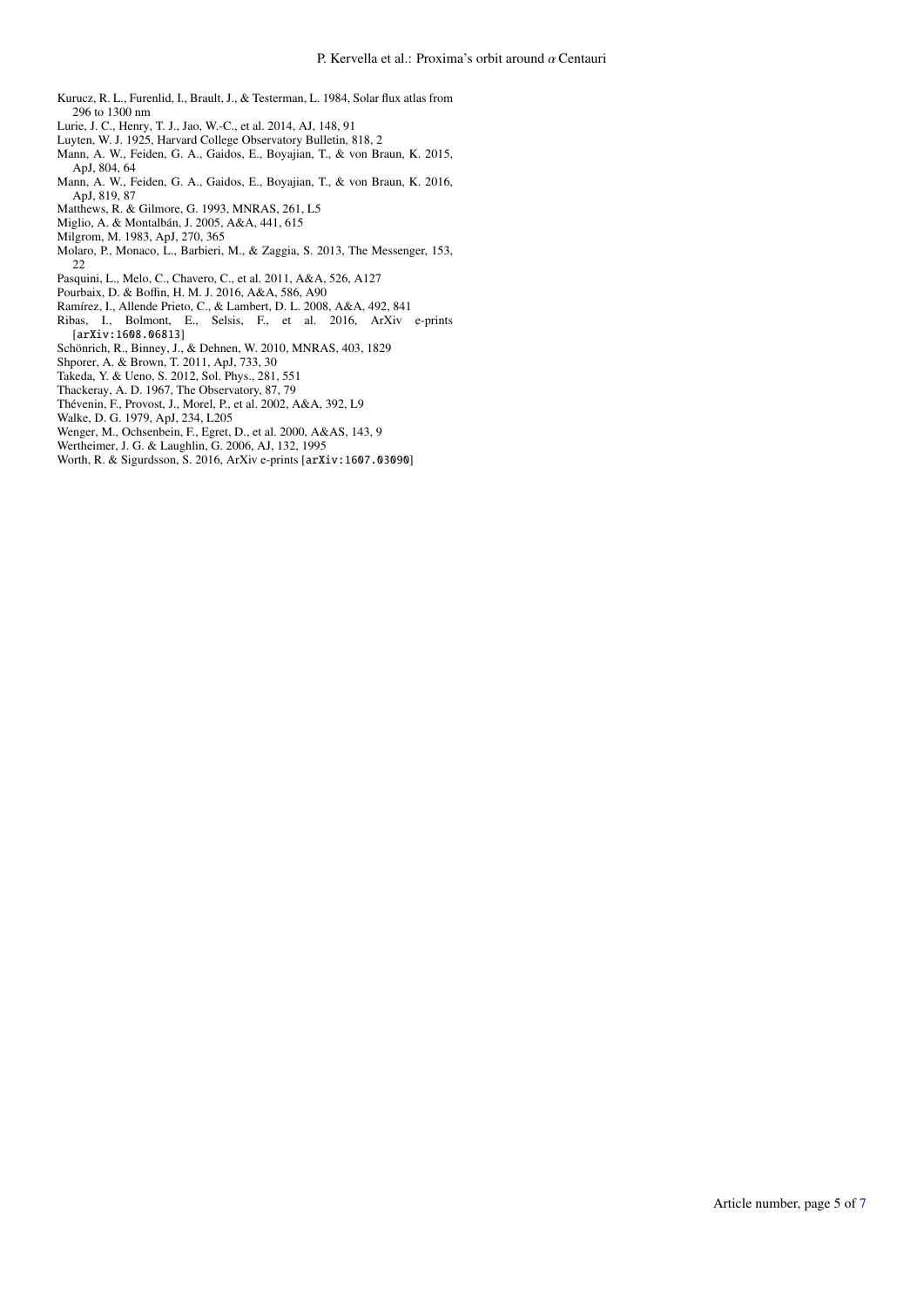# **Appendix A: 3D positions and velocities of** α **Cen and Proxima**

The positions of the barycenter of  $\alpha$  Cen AB and that of Proxima in the solar-centric Galactic cartesian coordinates are pre-sented in Table [A.1,](#page-6-0) together with their Galactic space velocity in the local standard of rest (LSR). The differential position and velocity vectors between  $\alpha$  Cen and Proxima are also listed. We assumed a velocity of the Sun with respect to the LSR of  $(U, V, W)_{\odot} = (-7.25, +12.2, -11.1)$  km s<sup>-1</sup> [\(Schönrich et al.](http://adsabs.harvard.edu/abs/2010MNRAS.403.1829S) 2010) This absolute solar velocity is uncertain at a level of a [2010\).](http://adsabs.harvard.edu/abs/2010MNRAS.403.1829S) This absolute solar velocity is uncertain at a level of a few hundred m s−<sup>1</sup> , but this is not a concern for the present study as we are interested only in the differential velocity of  $\alpha$  Cen and Proxima. We followed the convention of *X* and *U* positive toward the Galactic direction of rotation, *Y* and *V* positive toward the North Galactic pole, and *Z* and *W* increasing toward the Galactic center.